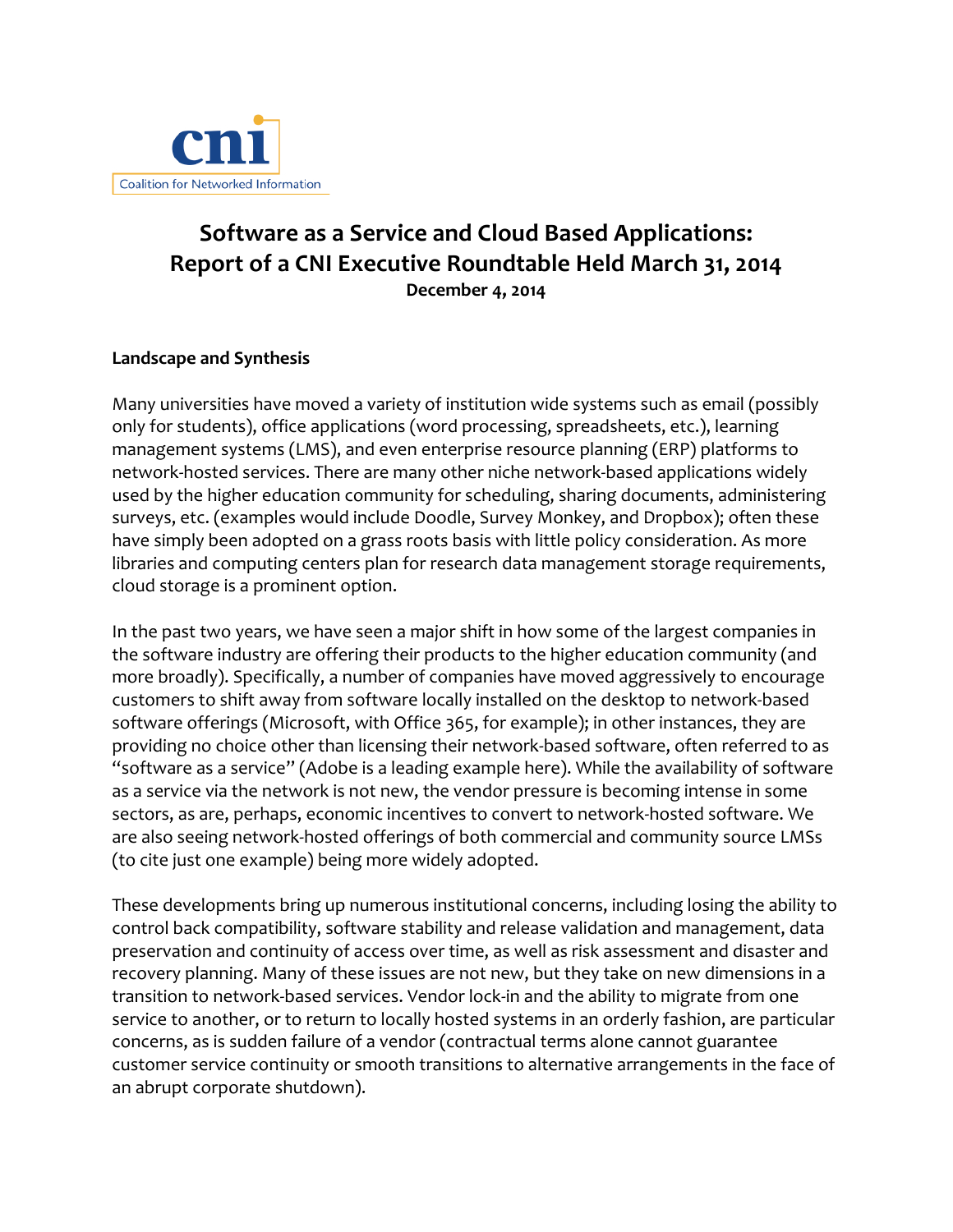If services provided in this environment are essential, how do institutions deal with questions about stability and reliability? What will be (or should be) the locus of decisionmaking at the institutional level about adoption of such services? Such changes need wide institutional consultation among a variety of players, who may include legal counsel, audit and risk management, information technology (IT) and library professionals, and faculty researchers. "Cloud" and network based solutions have become very fashionable to the point that they are accepted uncritically be many in leadership positions as the only way forward: university presidents and trustees may believe that their institution is backwards if it does not move quickly in adopting network and cloud based offerings since they see them as a way to save money and achieve efficiencies. While availability of these services is a godsend for startup organizations trying to get running very quickly, tightly focus effort, and to minimize capital outlays, the longer-term perspective of universities as large, mature service providers and as institutions bearing important long term stewardship responsibilities suggests a more cautious and nuanced adoption strategy.

It is often overlooked but libraries, in fact, were in this game very early: by the mid-1990s virtually all research libraries in the US and Canada were licensing journals on content providers' platforms, what we might now think of as content combined with supporting services via the network. It took roughly a decade for librarians, publishers, IT, legal counsel and other interested parties to work through license and service provisions for privacy, usage reporting, and preservation, and to create a reasonably mature marketplace for such content delivery services. And even for libraries, this was only one part of the landscape: only now are they considering migrating other key operational software from local hosting such as catalogs, circulation, or discovery systems to network-based services. Sorting through all of the implications of moving services to network or cloud environments is a lengthy process that is currently playing out for a range of applications areas.

A discussion on this dynamic and evolving landscape took place at the Coalition for Networked Information (CNI) Executive Roundtable in St. Louis, Missouri on the morning of March 31, 2014. This roundtable on **Software as a Service and Cloud-Based Applications** included CNI representatives from a variety of institutions, including higher education, content intermediaries, service providers, and consortia. Individuals from the US, Canada, Germany, and the UK described their experiences, concerns, strategies, and future plans for software as a service and cloud-based services. Roundtable participants shared their perspectives on network-based services, the policies and procedures they have put into place, and the opportunities and risks that they perceive in this environment.

It was clear during the roundtable, and again in writing this summary, that there are serious terminology problems, and that we had failed to frame the roundtable as precisely as we might have, though there was very strong convergence on the actual issues in question when the participants gathered. Mostly, what is at issue here is *not* commodity cloud services such as bit storage or computational cycles (packaged as virtual machines of various sorts), where one does not know exactly how or where these services are provisioned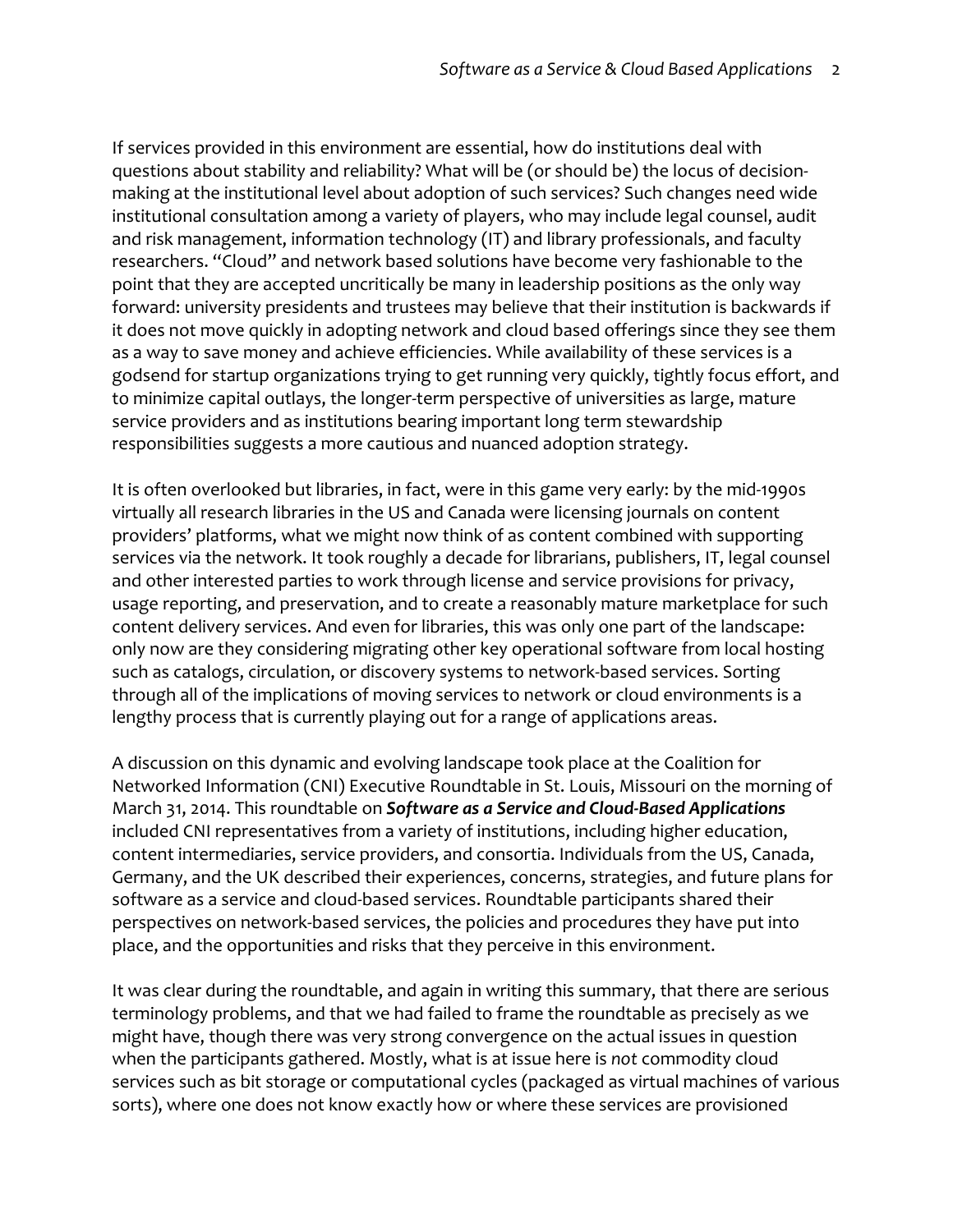(Amazon compute or storage clouds, Microsoft Azure, etc.). These cloud services are important in research computing contexts, for example, or perhaps as infrastructure to support digital preservation services. Cost tradeoffs of commercial clouds, private clouds of various kinds, and local institutional resources are very complex and depend both on data flows and usage patterns. Cloud services also play an important role in some disaster recovery strategies. While we touched on such cloud services, they were not the primary focus of discussion.

Rather, the core issue for this roundtable was the transition from software functions that were hosted in local computer centers, or sometimes local desktops, or both (everything from email, document processing and calendaring, to enterprise human resources, accounts payable, class registration, and LMSs) to services based on software hosted somewhere on the network by a vendor. The software-as-service vendor, in turn, may well use one or more of the commercial compute clouds to host its software, but the underlying cloud is hidden from user institutions to a greater or lesser degree. Hidden does not mean irrelevant, and sometimes underlying cloud infrastructure constraints do surface back to the user institution. For example, a document management vendor may be unable to guarantee that data will only be held on servers physically within the US, because the vendor's cloud provider does not offer such guarantees, and this may limit the contexts in which the network-based document management service can be used because of privacy or International Traffic in Arms Regulations (ITAR) issues.

So, for the purposes of the conversation summarized here, clouds are a very secondary issue. The central focus is on the transition from locally hosted software to services delivered across the network, whether these services are being hosted at vendor provided data centers or on third-party cloud services.

Finally, the reader should be mindful that much has happened since the March 2014 conversation summarized here; some of these subsequent developments were very specific to the research and higher education community and might have reshaped the conversation. To name a few: the restructuring of the Kuali community source project to incorporate revenue streams from hosted Kuali software components and a for-profit organization; the launch of Unizin; and the roll-out at scale of the OLE system.

## **Institutional!Perspectives**

Some key perspectives from participants' institutions included:

Many participants underscored the importance of good, comprehensive, and thoughtful contractual provisions addressing a very wide range of issues, including exit strategies, service levels, and guarantees necessary to ensure that universities can meet regulatory and funder requirements. At the same time, participants noted that some of the potential network-based service providers were very reluctant to move past standardized contract offerings or to provide much visibility into their own operations, reliability and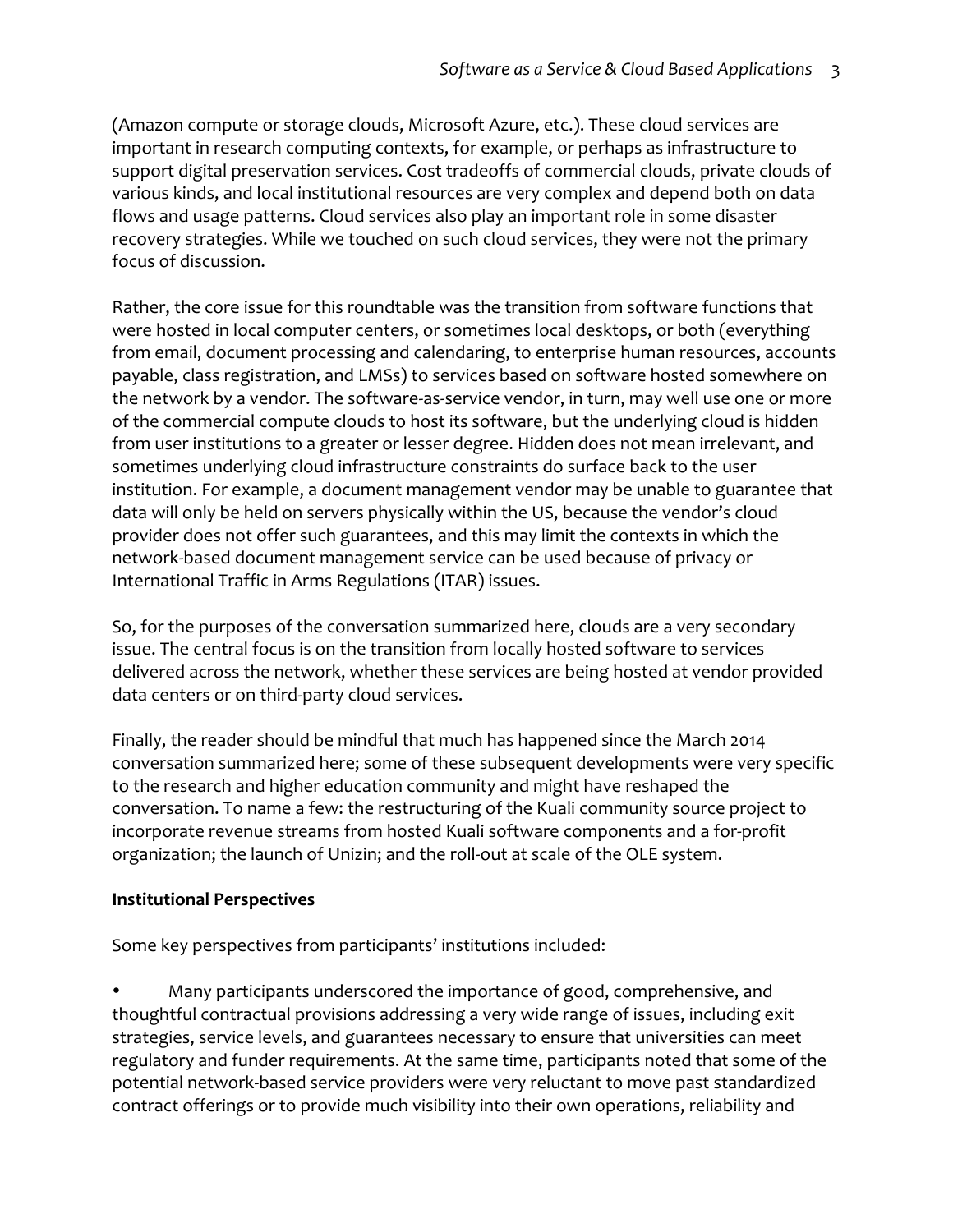other practices (there are obvious scaling considerations here for the vendors; it's very expensive to do a complex, custom contract with every higher education institution, hence the interest in frameworks like Internet2 NET+).

Many of the higher education participants have moved undergraduate student email to the cloud; often faculty and perhaps graduate student email remains as a local service due to security, privacy or records management related concerns. Health sciences units may have different policies from those of the host institution due to the tight privacy, confidentiality and compliance constraints that they face under the Health Insurance Portability and Accountability Act (HIPAA) and other regulatory and legal frameworks.

Several institutions mentioned that they had moved some services back to the local level after trying them in the network; reasons included concerns about exporting data and security.

Some institutions shared very frustrating experiences where, after migrating services such as email to external vendors, they found it very difficult to get quick, responsive, high level technical support and priority problem resolution. Being one (rather small) account with a very large vendor is a very different experience than controlling and running local services directly.

Software maintenance and release management, particularly in a very hostile environment where security patches are issued frequently and security flaws are rapidly exploited, has become a very difficult and expensive headache for many local implementations of commercial software. One great advantage of moving to network based services is that all of this can be moved back to the software vendor, who presumably has much deeper expertise to do such maintenance.

A number of higher institutions have developed guidelines or principles for contracts for network-based services. One provider of network services noted that his company had to dramatically rethink contract terms for customers in this environment, an important reminder that the disruptions caused by network-based services impact all participants in the marketplace, not just customers.

Many academic libraries represented at the roundtable are using search software as a service provided through vendors. Vendors usually have APIs available for the platform, but some libraries may not have staff with adequate skills to take advantage of that. One provider invested in a team of field engineers who go onsite to custom build applications for libraries. While APIs provide opportunities for customization, integration, and extension of services, exploiting these opportunities can be challenging (and sometimes resource intensive).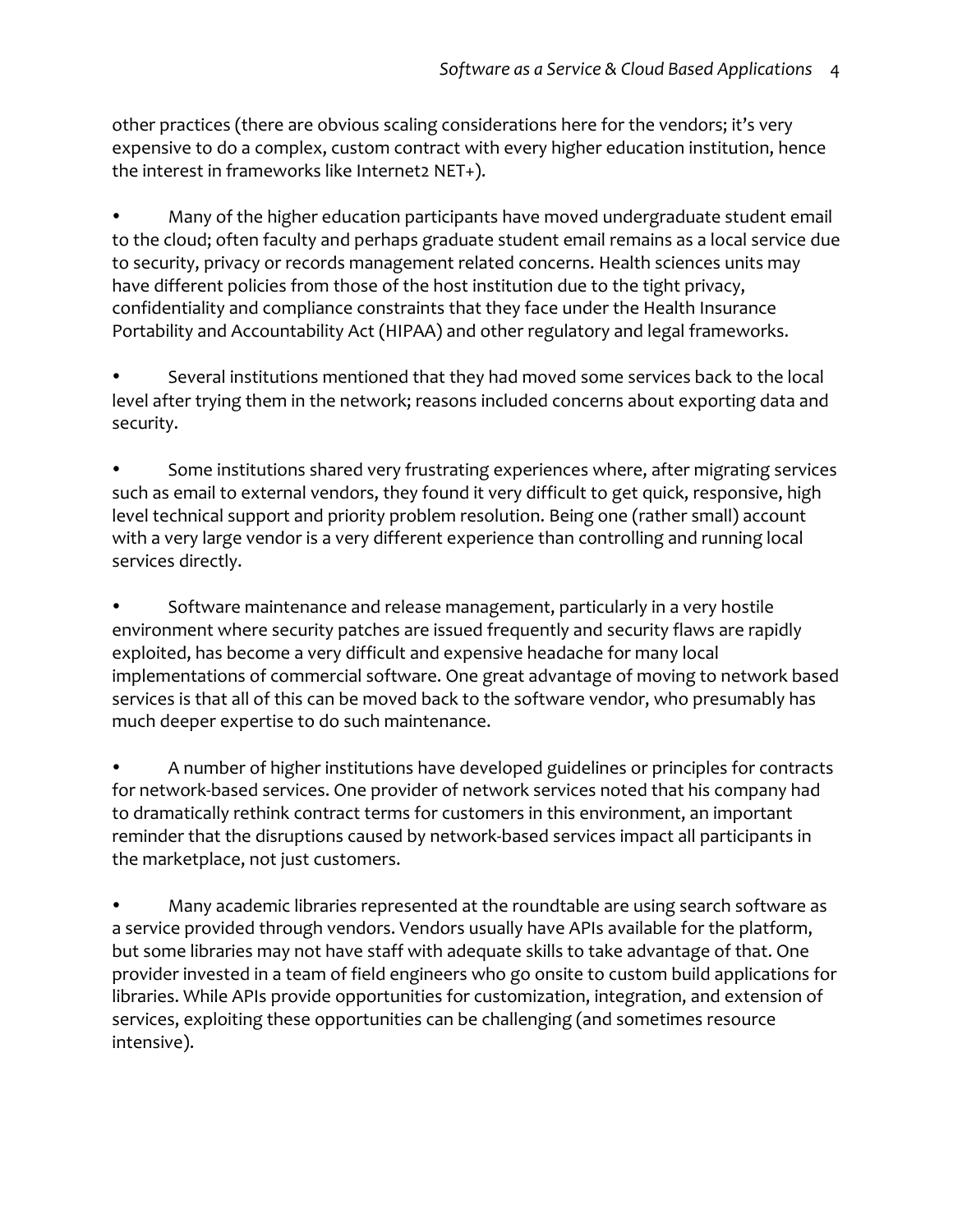Several institutions expressed concerns that individual campus units are making their own, separate, arrangements for network-based services and are not adequately taking into account concerns such as Family Educational Rights and Privacy Act (FERPA) compliance. Some researchers are very comfortable with using the commercial cloud for their research data but may not be fully aware of the policies and procedures they should follow regarding security and privacy. Another issue arises when an employee leaves the institution and has some institutionally owned data stored in personal accounts in the cloud (for example, a service like Google Disk); this can create significant problems for the institution.

Some institutions have done data security audits of services before signing contracts. The NET+ group at Internet2 may develop a consortial audit model so that each institution does not have to do this separately; in general, the group is trying to simplify contracting with various network-based services.

The Canadian and European institutions represented at the roundtable noted that since the Snowden revelations about US government collection of private data, there is much more concern about using US-based cloud storage and compute services. Indeed, some nations are looking at laws or regulations that require data belonging to their citizens to be stored on servers within their own national territory (or perhaps territory of another nation with consistent privacy policies). Network-based service providers are also continuing to consider where they will need to place or obtain hosting servers to meet customer needs; this is now moving beyond a simple engineering analysis.

Several institutions mentioned that they have had to develop strategies for network and cloud services for their global campuses; for example, there can be problems with using some systems in China due to restrictions by that government. Network latency is also a concern in these global environments, and one participant in a US state with a low, dispersed population, mentioned that it also applied in his region. Researchers in the field may also encounter latency issues.

The move to cloud-based services is changing the skill sets needed by IT staff. Several institutions stated that one motivation for moving to cloud services is to focus inhouse staff on innovative services while moving commodity services outside of the institution. However, there are management issues in moving staff to new roles. In addition, one participant mentioned the difficulty of attracting staff with the appropriate skill set to library positions and mentioned working with library schools to help ensure that some students emerge from those programs with the ability to work in the cloud environment.

Institutions realize that they may need to get their data out of a cloud service at some point, for example to migrate to a different service, or as part of a disaster recovery plan, and that it is essential to have provisions for data export and migration in their contracts. Having an institution's data in a consortial database creates particular problems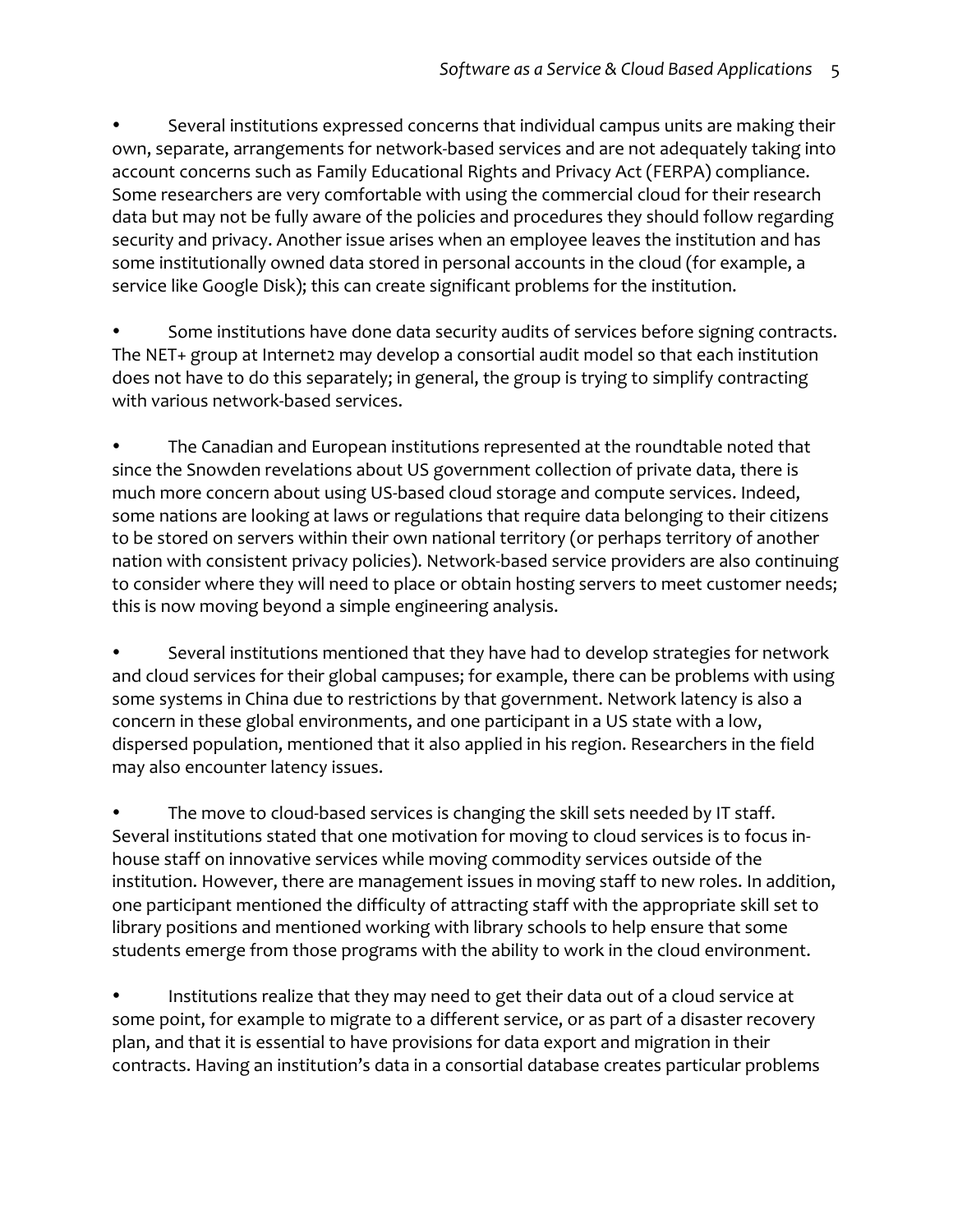because the data may have been changed in order for its format to be compatible with the consortial format.

One institution described that its contract for e-portfolio software will include provisions that the student-generated content will remain available to the student after he or she leaves the institution. In general, the challenges of transition and ongoing access to content in part or entirely owned by students after those students graduate or otherwise leave the institution is a long-standing, underestimated problem that often gets much more complex in the network or cloud environment.

One provider of cloud-based services noted that developing the reliability of their service infrastructure was more expensive than they had anticipated. Another noted that they must convey details about their infrastructure in negotiation with customers in order for those customers to do risk assessment and disaster planning.

Cost-savings in moving to cloud services or software as a service was discussed in several ways. Some institutions noted specific cost savings (in some cases well into six figures annually) in the transition of undergraduate student email. Others discussed the shift in expense categories, which can be difficult to explain to higher level administrators in budget hearings, especially the shift from the typical large, up-front implementation costs of a new local system to larger, ongoing expenses in cloud or software as a service situations (the shift from capital expenses to operating expenses). None of the participants quantified the amount of staff time involved in contract negotiation and related procurement activities, although clearly many institutions are devoting a lot of resources to this activity.

While some expressed concern about disaster recovery capabilities of network-based systems, others noted that they believe that such systems offer the institution protection for access to systems during difficult weather or other crises.

## **Concluding!Thoughts**

Higher education institutions are clearly making cloud based services a part of their repertoire of solutions for managing and accessing digital information of all types as well as for providing a wide range of services. Most institutions are moving cautiously and deliberately; contract negotiations, vendor selection, and transition (including adjustments to business continuity planning) all take considerable time and investment. Despite occasional overheated rhetoric, it appears that the transition will be measured and selective, and that very few institutions will move entirely to network and cloud based services in the near future. Those that move very aggressively may be able to argue that they have reduced expenditures and doubtless will brag about their role as innovators, but they likely will have accepted greater risk and lower quality and robustness of service (on a number of dimensions). Some of these compromises may take a long time to become visible.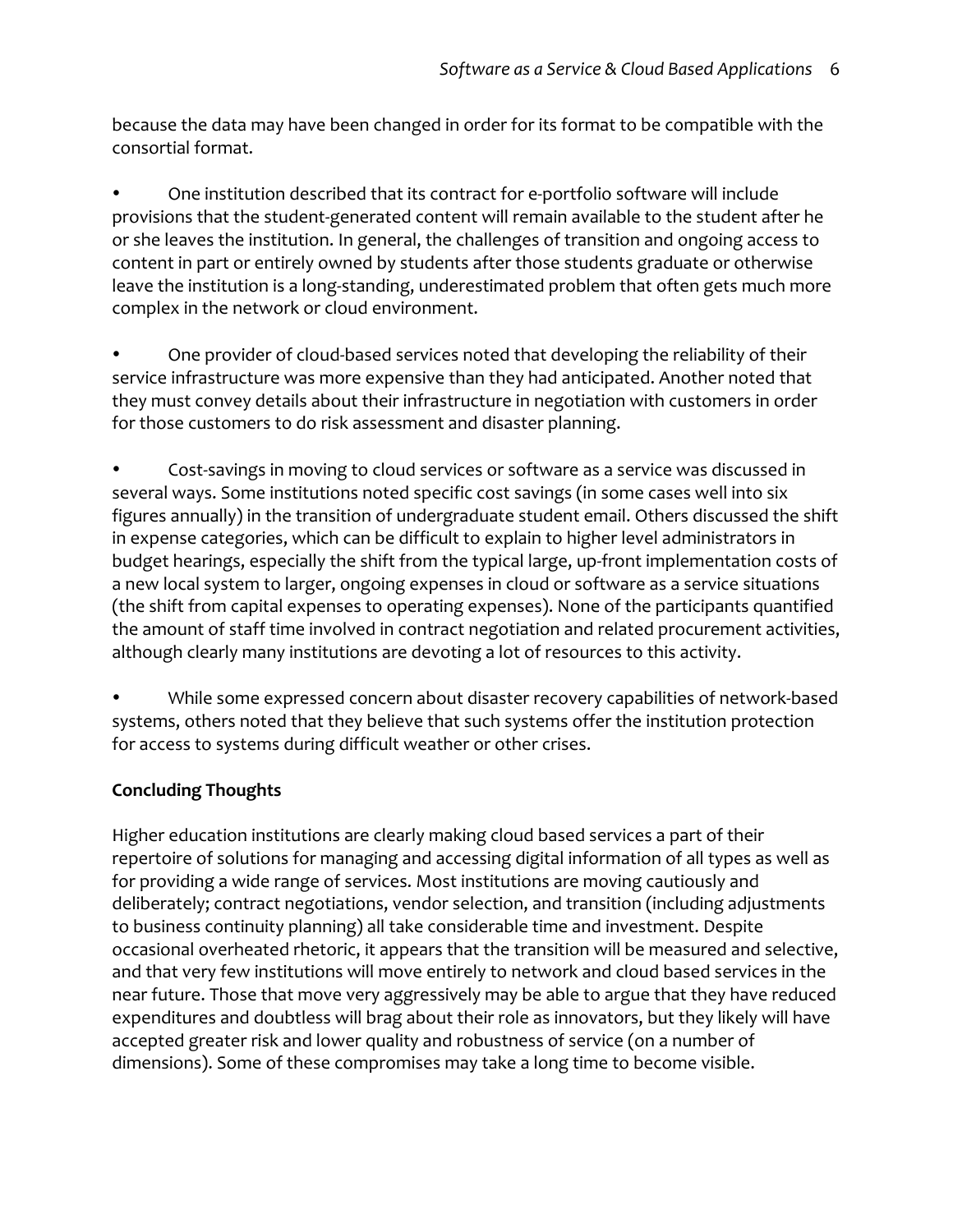Network and cloud services have the potential to disrupt the ways in which institutions are able to manage their information and the information of their community. There are questions about records management, especially regarding discovery (for legal or other purposes), confidentiality, and archiving. When institutions trust the curation of their records to a cloud service, what guarantees do they have that those records will persist, or that the records can be read when multiple new versions of software have been implemented? Will some unit on campus, such as the library or IT organization, need to maintain a software archive in order to read records that have been archived on old versions of software? Another set of questions arises when the institution decides to stop paying licensing fees for a particular software suite; in that case, has the institution made realistic provision to export its records in a usable format? If a student has added materials to an eportfolio that is maintained in and requires a licensed network-based software environment, does he or she lose access to his or her work after graduation? These are important procedural and policy questions that must be aired in addition to the financial and control discussions that usually take place when moving operations to the cloud.

It may be too early to determine the payoff of the shift to cloud services. While many institutions appear happy with the decisions they have made, it is possible that future developments will make them question some decisions and rethink what terms need to be included in vendor contracts. As we gain more experience, we will find out what happens when you have to make transitions in this world: faculty moving to another institution, or students graduating and losing access (to an e-portfolio, for example, or to documents he or she has written or contributed to).

Another potential payoff that many institutions hope to realize is to transition staff resources from routine management of commodity systems to focusing on innovations. Whether this outcome will be realized remains to be seen. There's another long-term challenge in this as well: routine management of commodity systems and services is not simple, but in fact requires highly skilled and trained staff. Today there is an internal pool of staff expertise that can be applied to selecting and managing transitions to network based replacement services replacing the internal commodity systems. Over time, this internal pool of expertise will atrophy, and institutions will become more dependent on the external service suppliers and perhaps a few consultants.

One participant encouraged the group to think about network-based solutions as potentially more than institution/vendor offerings; there are opportunities for higher education to "own" such services, which are developing in projects like HathiTrust, the Academic Preservation Trust (APTrust), the Digital Preservation Network (DPN) or Unizin. We will need to be as rigorous with policies and procedures for these systems (though this will often be re-framed as consortial governance issues, perhaps) as we are with arrangements with commercial vendors.

It is also interesting to reflect on issues we did not hear about much at the roundtable, though we might have expected to. Participants were eager to talk about transitions from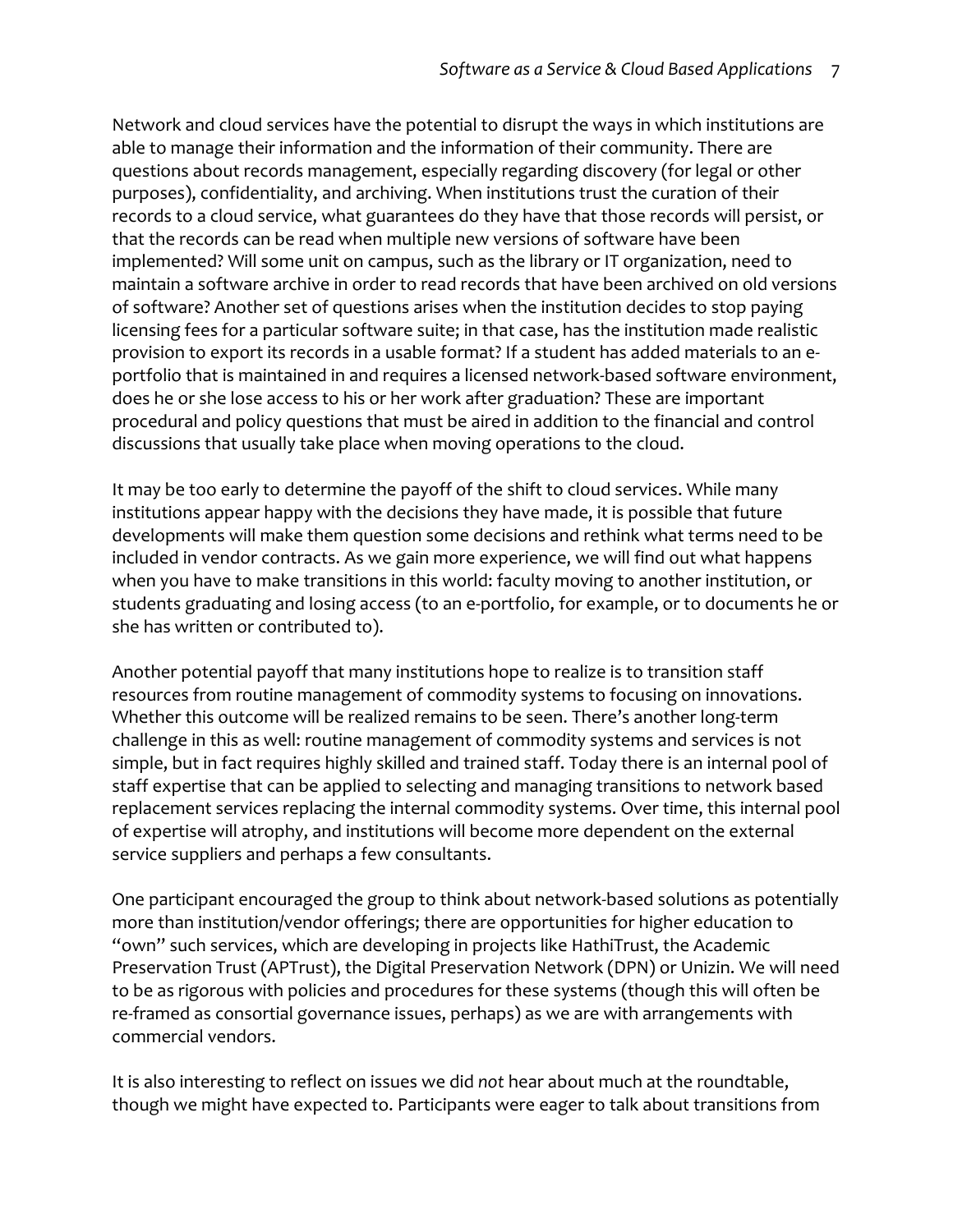software to network service for things that were acquired institutionally (such as an LMS, an ERP, or a calendaring system) and to some extent things that were site licensed on behalf of the local community (email, document processing, etc.), with the latter class being viewed very much from the perspective of a service provider rather than that of an end user. Much of what goes on in universities has both an institutional and a personal aspect: students want to take their work with them when they leave the institution; faculty want to have personal control over their writing and other research outputs, and to be able to move this easily from institution to institution, or even system to system. They want this work to remain accessible and useable over long periods of time and are justifiably wary of forced obsolescence, vendor lock-in, and, particularly, reliance on services and software that they can only obtain by being part of a specific institutional community, and cannot reasonably acquire as an individual unaffiliated consumer, if it comes to that.

The complex comingling of very rapidly developing consumer and institutional offerings (think of Google's suite, which is widely used by people both personally and in institutional contexts) is another related challenge we need to better define and understand. We had hoped to explore these issues more deeply, but participants were not eager to talk about (or perhaps had not much considered, or had not yet gained much experience with) how these issues related to developments such as Adobe's new software marketing strategy, or the adoption of the Google applications suite or Microsoft Office 365. The loss of the ability to manage updates and version control implicit in many of these offerings (and indeed, becoming pervasive in the IT industry, especially the consumer segments – think about the behavior of Apple in recent years with regard to version management in both iOS and OS X), for example, has massive implications: stability (and, in particular, surprise appearances of new versions with new bugs at critical moments); elimination of backwards compatibility without warning at any moment; the undocumented introduction and perhaps later correction of software errors, perhaps leading to irreproducible results or errors; unexpected removal of features; forced obsolescence. Some of these are of particular concern in the context of the long-term stability and quality of the scholarly record. Hopefully we can revisit these issues, perhaps with a somewhat different framing, in the not too distant future, as they are essential to the long-term health of the digital environment.

————————————————————

**The Coalition for Networked Information (CNI)** is a joint program of the Association of Research Libraries (ARL) and EDUCAUSE that promotes the use of information technology

**CNI Executive Roundtables, held at CNI's semi-annual membership meetings, bring together** a group of campus partners, usually senior library and information technology leaders, to discuss a key digital information topic and its strategic implications. The roundtables build on the theme of collaboration that is at the foundation of the Coalition; they serve as a forum for frank, unattributed intra and inter-institutional dialogue on digital information issues and their organizational and strategic implications. In addition, CNI uses roundtable discussions to inform our ongoing program planning process.